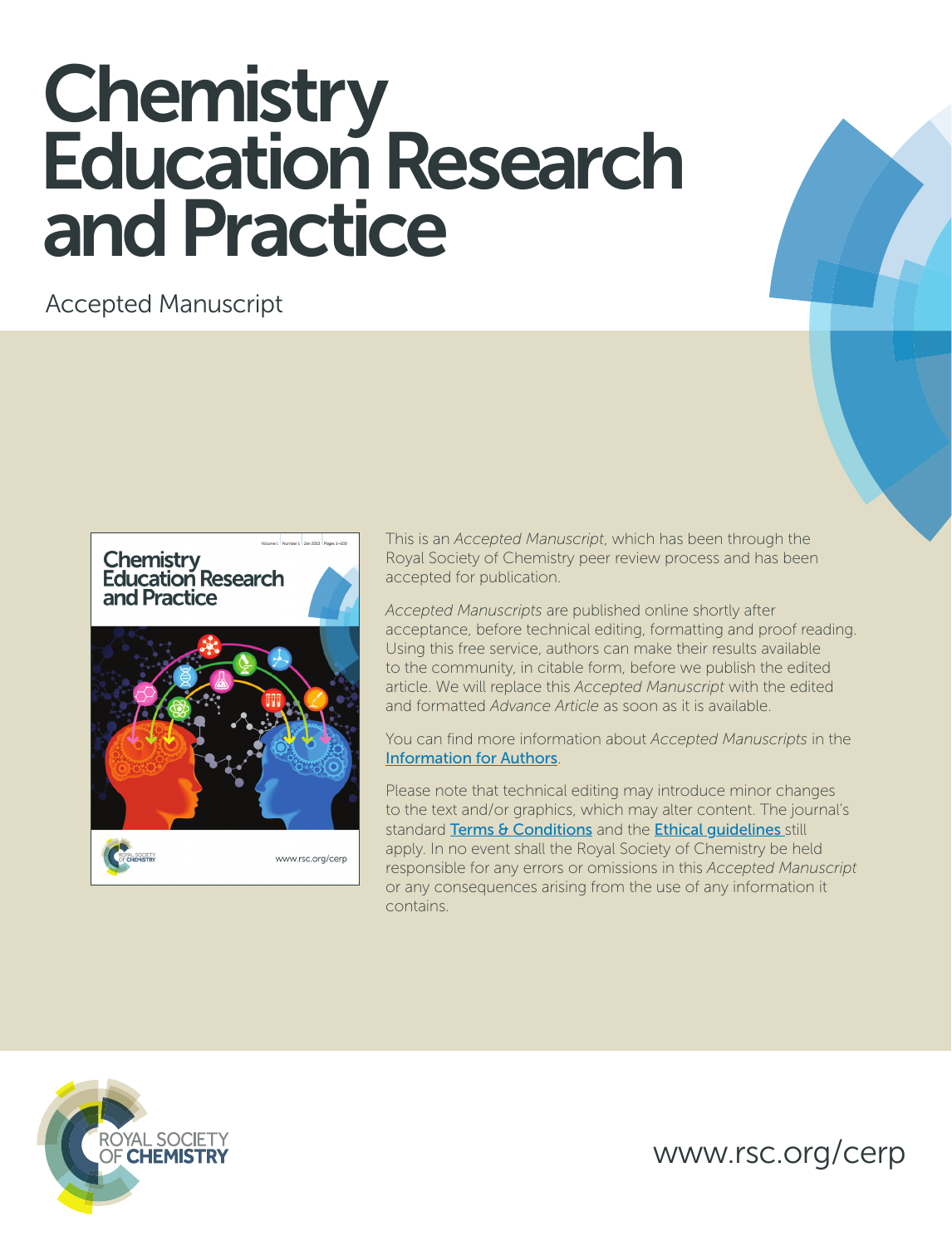ARTICLE TYPE

# **Creating Semantic Waves: using Legitimation Code Theory as a tool to aid the teaching of chemistry**

**Margaret A.L. Blackie\*** *a*

*Received (in XXX, XXX) Xth XXXXXXXXX 20XX, Accepted Xth XXXXXXXXX 20XX* <sup>5</sup> **DOI: 10.1039/b000000x**

This is a conceptual paper aimed at chemistry educators. The purpose of this paper is to illustrate the use of the semantic code of Legitimation Code Theory in chemistry teaching. Chemistry is an abstract subject which many students struggle to grasp. Legitimation Code Theory provides a way of separating out abstraction from complexity both of which provide substantial challenges to students. These are termed semantic gravity (degree of abstraction) and semantic density (degree of complexity). These ideas are then illustrated <sup>10</sup> using chemical examples in order to demonstrate how they may aid the teaching of chemistry. There is a second pedagogical device which Maton, the developer of Legitimation Code Theory, calls 'semantic waves'. This is also discussed in the context of chemistry education. The semantic code could be applied to chemistry at all levels.

# **Introduction**

Whenever the inevitable question 'So, what do you do?' is <sup>15</sup> offered at a cocktail party I usually offer the answer 'I am an academic' rather than 'I am a chemist'. It doesn't take a trained psychologist to recognise there are probably important identity issues wrapped up in my answer, which could well be fruitfully explored. However, my motivations for the answer are usually to <sup>20</sup> avoid (or at least delay) the inevitable responses of the glazing over of the eyes with the occasional commentary on how much the respondent hated chemistry at school.

I have no evidence to support this, but I suspect that part of the reason that so many people struggle with chemistry is that it is a <sup>25</sup> profoundly abstract subject. It is one of the more 'hidden' sciences. As a subject in its own right, it took far longer to emerge than the closely related disciplines of physics and biology. This is precisely because the molecular or atomic understanding of matter is neither intuitive nor obvious to the <sup>30</sup> casual observer.

Chemistry is not an easy subject to teach for a number of different reasons which have been discussed in detail by Taber (2001). The work of Johnstone (1982) on pointing out that there are three levels of teaching and learning chemistry, the <sup>35</sup> macroscopic, the microscopic and the symbolic, has been tremendously useful at helping chemistry educators in getting to grips with some of the challenges. Nonetheless, as the science progresses, so too do the challenges in chemistry education (Taber, 2013). A solid grasp of 'undergraduate chemistry' <sup>40</sup> requires a skill set which varies from the capacity to provide mathematical proofs to understanding organic reaction mechanisms. Suffice to say, for the purposes of this paper, chemistry is both scientifically and pedagogically complex (Taber, 2013) and it is profoundly abstract.

In this paper I wish to describe an aspect of Legitimation Code

Theory (LCT) (Maton, 2014) which I have found to be helpful and illuminating in the task of chemistry education. It has been helpful to me as a teacher, as I have found myself becoming little more cognizant of the degree of abstraction present in the <sup>50</sup> discipline of chemistry. It has also provided a framework within which I can tease out the different kinds of knowledge which are

- required for mastery of the subject. There are other tools which have been developed which are aimed at a similar goal, Johnstone's triplet to name just one (Johnstone, 1982; Taber, <sup>55</sup> 2013) Nonetheless, I have found this particular framework to be
- more useful than others I have used. There are several reasons for this, not least of which is that this framework is not a particular solution to a particular misconception, but rather because it offers a framework which can be applied across any topic (as will be
- <sup>60</sup> briefly illustrated). Furthermore, this framework has forced me to think about the ways in which I present concepts and the language I use when I am teaching. It has also encouraged me to pay a little more attention to the puzzled looks on the faces of the students. The temptation to 'power through' has diminished, and
- <sup>65</sup> more often than not the extra few minutes used in finding a slightly simpler way of explaining the concept has paid dividends. Moreover, it provides me with two distinct kinds of 'simplification', both of which are useful and necessary.

It is important to state clearly at this point that the way in <sup>70</sup> which I am presenting the approach and, indeed, the way in which I have used it so far, has been within sections or topics within an established curriculum. I believe that these ideas could be equally useful in a traditional curriculum of any chemistry domain, as it would be in the kind of spiral curriculum described <sup>75</sup> by Bretz and co-workers (Grove, Hershberger et al., 2008) It may also be applicable across the spectrum from traditional lecture style presentations and peer-to-peer learning (Ryan, 2013).

This paper is divided into several sections. Firstly, a recognition of the complexity of language in the discipline of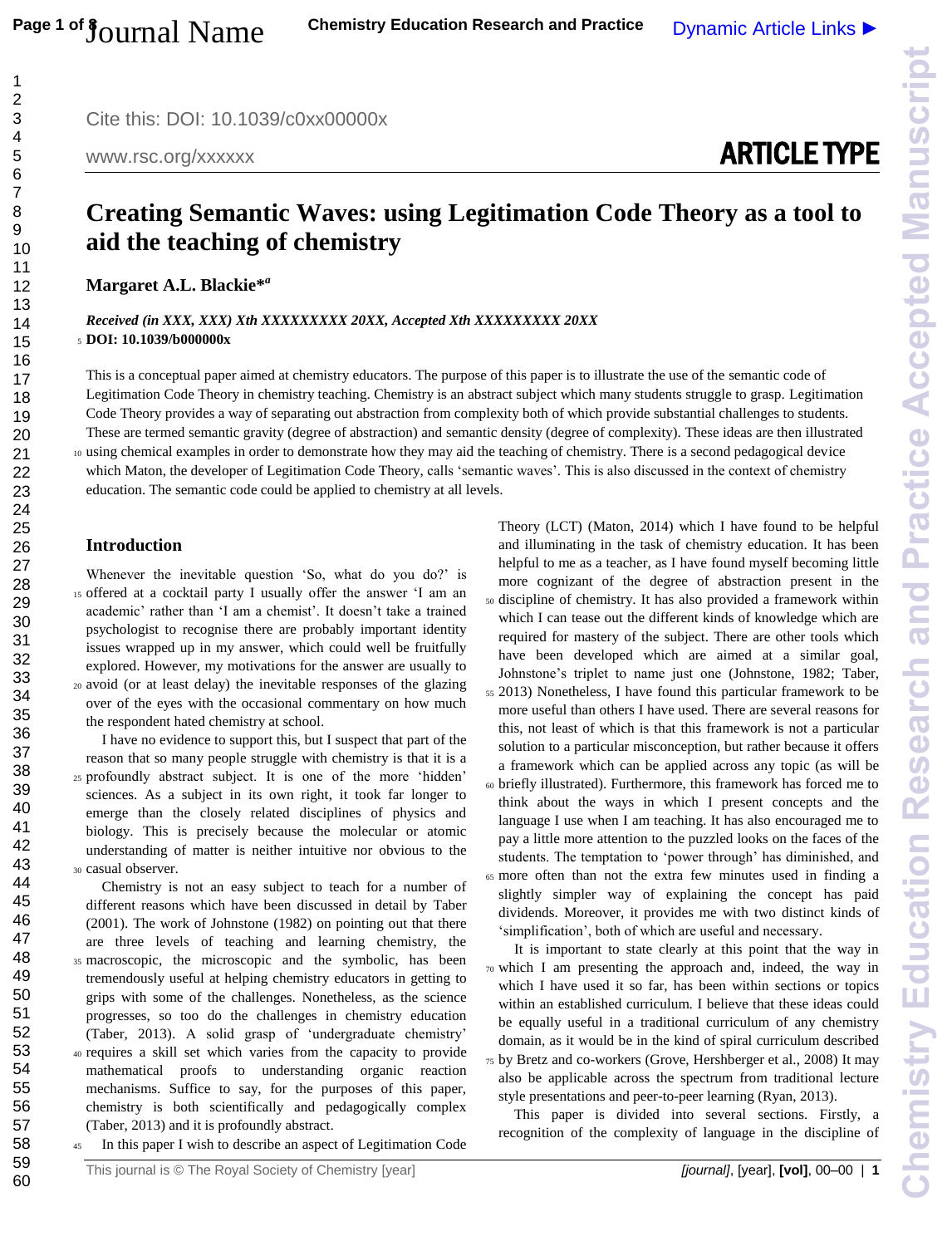**Chemistry Education Research and Practice Accepted ManuscriptChemistry Education Research and Practice Accepted Manuscr** 

chemistry. Secondly, a brief description of Legitimation Code Theory including some illustrations of where it has been successfully used as a pedagogical tool in other disciplines. Thirdly, drawing on chemical examples to flesh out the manner in <sup>5</sup> which the theory can be usefully employed in the teaching of chemistry. Finally, some observations and reflections on some of the aspects of the implementation of this approach. As my own speciality is teaching organic chemistry, the majority of the examples will come from this branch of chemistry. I have tried to <sup>10</sup> weave together introducing the ideas of Legitimation Code Theory and the use of examples from the chemistry courses I teach. My intention in so-doing is to aid the reader's familiarization with pedagogical concepts which they may not have encountered before.

#### <sup>15</sup> **Staking out the challenge**

As Chomsky pointed out so clearly, the use of language is a characteristic of human beings (Chomsky, 2000). It is language which affords the communication of complex and abstract ideas. Without language much technical and scientific development <sup>20</sup> would be simply impossible. Yet the use of language creates a major hurdle to so many students in chemistry courses (Song and Carheden, 2014) One aspect to this hurdle is the presumption that students mean what we mean when we use a particular term. The very fact that I am using the word 'term' in the previous sentence <sup>25</sup> rather than 'word' emphasizes the point. Many of the words we use unconsciously in chemistry as expert chemists have everyday meanings that we do not intend to imply, and the terms we use have specific meanings which are precise and not open to interpretation (Song and Carheden, 2014). The idea that the <sup>30</sup> language of chemistry is complex and challenging is nothing new. There is evidence to support the notion that the use of this language by students in conversation aids their understanding of both the vocabulary *and* the subject (Reingold, 2005). But there is a further problem in chemistry because it is not only the language <sup>35</sup> (which will include the use symbols), but concepts which are dense with meaning. Lavoisier, who developed a systematic nomenclature for chemical reactions writes in the preface of his influential work, *Elements of Chemistry:*

"Thus, while I thought myself employed only in forming a <sup>40</sup> Nomenclature, and while I proposed to myself nothing more than to improve the chemical language, my work transformed itself by degrees, without my being able to prevent it, into a treatise upon the Elements of Chemistry. The impossibility of separating the nomenclature of a science from the science itself, is owing to this, <sup>45</sup> that every branch of physical science must consist of three things; the series of facts which are the objects of the science, the ideas which represent these facts, and the words by which these ideas are expressed. Like three impressions of the same seal, the word ought to produce the idea, and the idea to be a picture of the fact. <sup>50</sup> And, as ideas are preserved and communicated by means of words, it necessarily follows that we cannot improve the language of any science without at the same time improving the science itself; neither can we, on the other hand, improve a science,

without improving the language or nomenclature which belongs <sup>55</sup> to it. However certain the facts of any science may be, and, however just the ideas we may have formed of these facts, we can only communicate false impressions to others, while we want

words by which these may be properly expressed." (Lavoisier, 1790).

<sup>60</sup> This interplay between 'words', 'ideas' and 'facts', to use Lavoisier's terms, is at the heart of the challenge of teaching chemistry. As the research on 'teaching chemistry as a second language has illustrated, the challenge is not simply that the learning of chemistry is a new language (Song and Carheden,  $65$  2014), but rather we must delve into the world of semiotics where the very thing that we are trying to describe has no experiential equivalent in the real world (Taber, 2013; Song and Carheden, 2014).

# **Legitimation Code Theory**

<sup>70</sup> In recent years the development of the ideas of semantic gravity (SG) and semantic density (SD), the semantic code has emerged as part of Legitimation Code Theory (LCT) (Maton, 2014) which is built on a foundation of the work of Bernstein and Bordieu and social realism. Semantics is rooted explicitly in the Bernsteinian <sup>75</sup> idea of horizontal and hierarchical knowledge structures (Bernstein and Solomon, 1999). According to this theory the humanities tend to be horizontal knowledge structures and the natural sciences hierarchical knowledge structures. Any knowledge area has a specific vocabulary which condenses <sup>80</sup> complex ideas into short phrases. In a hierarchical knowledge structure that condensation may require the use of knowledge appropriated at a much lower level (Maton, 2014). For example, in teaching organic chemistry it is presumed that students understand the meaning of a molecular formula, no time is spent  $85$  explaining what  $H_2SO_4$  means. We presume that students could identify  $H_2SO_4$  as sulfuric acid, that this is a strong acid i.e. it has a low  $pK_a$  value and the implications of what that means. Chemistry, therefore, would be a hierarchical knowledge structure as defined by this framework (Maton, 2014) precisely <sup>90</sup> because a thorough understanding of any aspect of chemistry rests on a massive bulk of unpinning theory, all of which must be assimilated to some degree before any real understanding can be achieved.

There is a complex sociological argument which progresses <sup>95</sup> from Bernstein to LCT (Semantics) and is fully developed by Maton (2011; 2014). This paper is aimed primarily at chemistry educators, so I will not expound further on this here, but Maton's recent book 'Knowledge and Knowers' (Maton, 2014) will be a useful resource for those who which to pursue the sociological <sup>100</sup> theory. For the purposes of this paper, the ideas of semantic gravity and semantic density coupled with illustrations of the manner in which these concepts can facilitate learning is all that is necessary to use these tools to enhance chemistry education. Herein, I illustrate the manner in which failure to take cognisance <sup>105</sup> of these concepts causes difficulty for chemistry students.

Maton (2011) describes semantic gravity as 'the degree to which meaning relates to context' and it can be stronger or weaker i.e. semantic gravity is related to the degree of abstraction. Semantic density is 'the degree to which meaning is <sup>110</sup> condensed within symbols (terms, concepts, phrases, expressions, gestures, etc.)' (Maton, 2011) i.e. semantic density is related to the degree of complexity. These two factors are independent of one another and may be relatively stronger or weaker. Maton uses orthogonal axes to represent these, Figure 1. Note the reversal of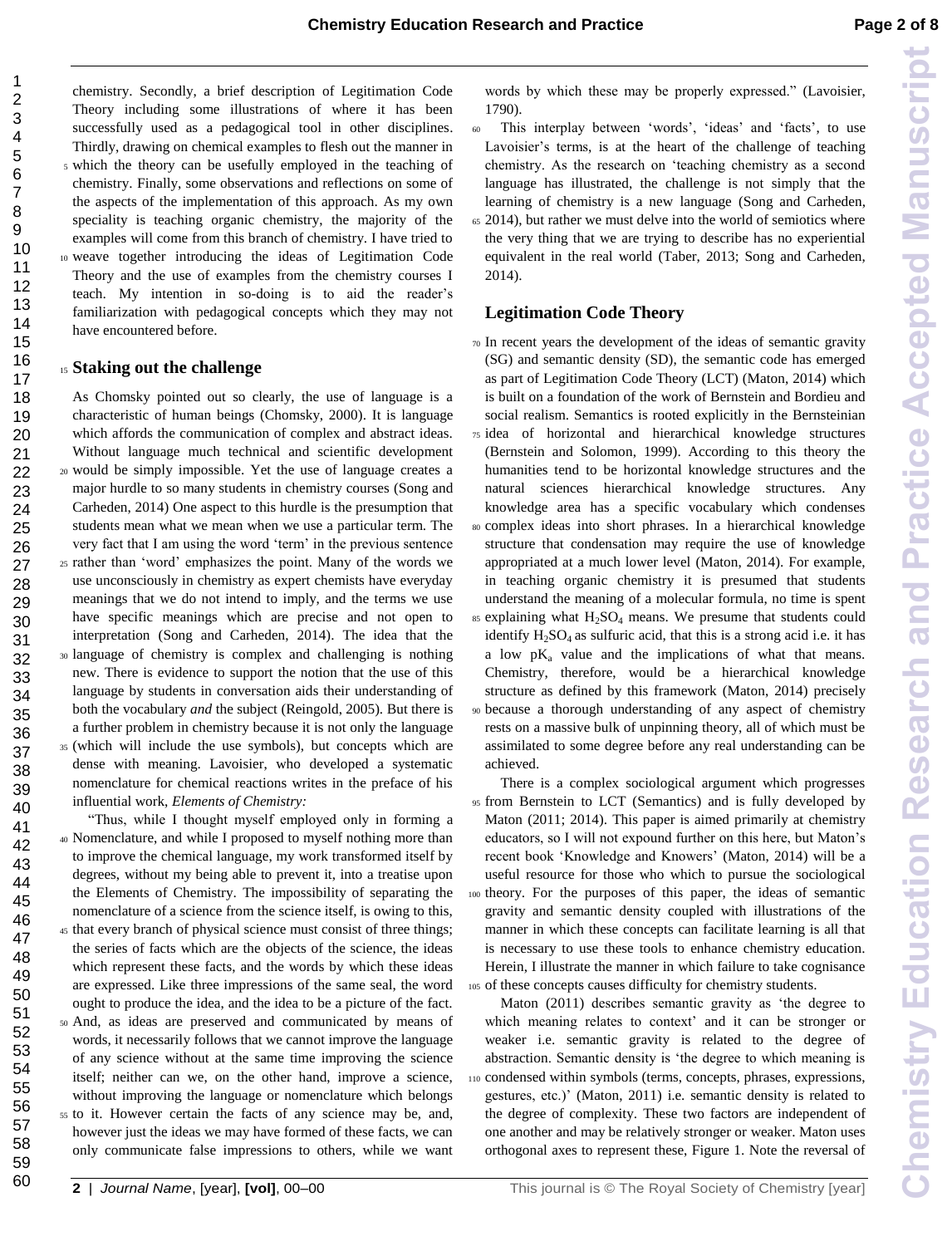60

5

the  $+$  and  $-$  on the semantic gravity axis where a weaker semantic gravity is taken to mean something that is more abstract.



**Fig.1** The relationship between semantic gravity and semantic density (Maton, 2011)

The ideas of semantic gravity and semantic density and the related concept of semantic waves (all of which are explained in <sup>10</sup> greater detail herein) have been used to good effect in the context of teaching subjects across the epistemological spectrum for example, journalism (Kilpert and Shay, 2013), nursing (McNamara, 2010), English (Macken-Horarik, 2011) and history (Macnaught, Maton et al., 2013; Matruglio, Maton et al. 2013). <sup>15</sup> For readers of this paper, the use of these ideas within both physics (Georgiou, Maton, et al., 2014) and biology education (Macnaught, Maton et al., 2013) will be most useful.

#### **Applying the theory to chemistry**

<sup>20</sup> I have stated this before, but I think that it is worth repeating again as we try to apply this particular theory to the teaching of chemistry. We do not observe chemistry on a molecular level in our environment. It is not surprising that the science of chemistry was developed a good deal later than mechanics or biology. <sup>25</sup> Furthermore, the language of chemistry is not simply the appropriate usage of specialist words. The vocabulary and symbols all represent entities and processes which we cannot directly observe without the use of instruments. This is to say that a chemical view of the world is not intuitive. In terms of Maton's <sup>30</sup> four quadrants then, the entire subject of chemistry resides in the upper right hand quadrant if the scheme were to be applied to all subjects offered by most universities. Nonetheless, there is still some variation within that quadrant, and the attempt to ground our explanations by the use of simplified terms and more concrete <sup>35</sup> examples is still valuable. Provided, of course, that our simplification does not create unintended misconceptions as has been so valuably highlighted by Taber (2001).

If we consider the example:

 $NaCl(s) \rightarrow NaCl(aq)$ 

- <sup>40</sup> The simple chemical equation given above is an example of weak semantic gravity and high semantic density. SG-/SD+ i.e. the upper right hand quadrant. An abstract concept, dissolution, is summarized in element and state symbols. The concept of dissolution has a weak semantic gravity. Understanding <sup>45</sup> dissolution requires at least an understanding of ionic bonding, polar covalent bonding and intermolecular forces. This is an abstract concept – we observe the salt disappearing and we can prove that there have been changes to the water solution as a result of the presence of the salt, but the idea of the ions <sup>50</sup> separating and becoming solvated emerges from trying to make sense of the data, not through direct sensory observation. Dissolution has weak semantic gravity. A full understanding of the process of dissolution is not possible through inference from simple observation. For example, it is not clear that the process of <sup>55</sup> dissolution of table salt in water is not identical to that which happens to sugar. It is only on the application of an electrical current that the chemist will notice that there is something fundamentally different between the two. The element and state symbols have high semantic density. This means that there is a <sup>60</sup> large amount of information condensed into discipline specific vocabulary or symbols. A person without any chemistry background would not be able to intuit the meaning of the equation. Likewise the movement from the bottom left hand quadrant to the bottom right hand quadrant requires the use of <sup>65</sup> appropriate symbols. The bottom right hand quadrant may also be
	- exemplified by the proper use of appropriate vocabulary.



**Fig2.** Applying the ideas of semantic gravity and semantic density to the dissolving of sodium chloride in water

A university level chemistry student could write a paragraph describing the changes observed and the physical and chemical processes involved. A university lecturer could give an entire lecture elaborating on that paragraph. The point is simply that <sup>75</sup> there is a great deal of information embedded in 16 characters.

The challenge in any teaching context is to move from the lower left hand quadrant into the upper right hand quadrant.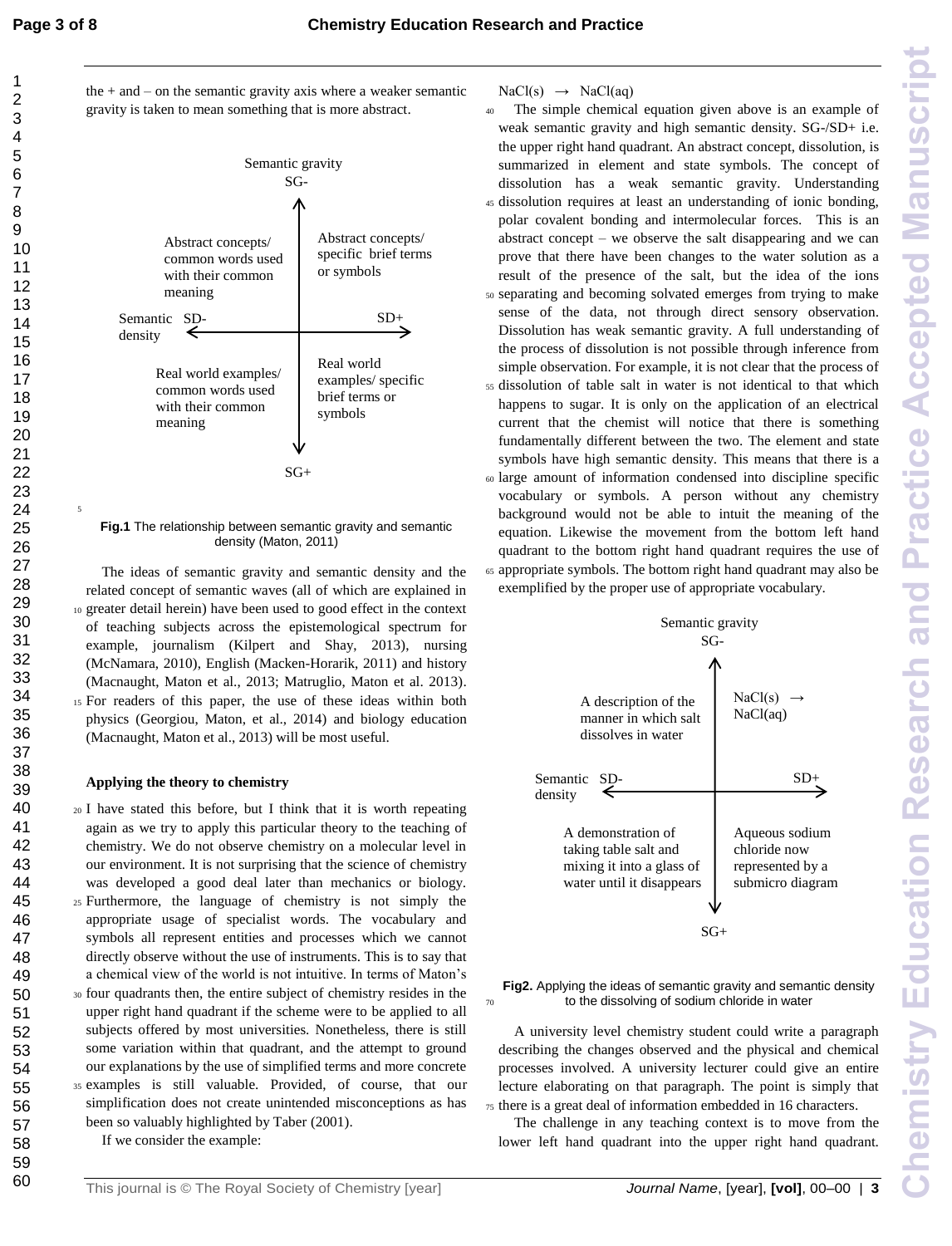**Chemistry Education Research and Practice Accepted ManuscriptChemistry Education Research and Practice Accepted Manusci** 

However, moving obliquely (that is trying to develop the specialist language and the level of conceptual abstraction at the same time) causes problems. The research carried out on teaching chemistry as a second language can be viewed as an attempt to <sup>5</sup> address the issue of increasing semantic density. But it must be noted again, that learning chemistry is a great deal more than just learning new words. It is worth remembering that the science itself is abstract. In terms of chemistry education we remain deeply indebted to researchers such as Johnstone (2000) and <sup>10</sup> Taber (2013) who have helped unpack this complexity.

A further point which Maton makes is the use of 'semantic waves' (Maton, 2009) This is to say, when one introduces a new term to make sure that one uses the new term interspersed with simpler more familiar, albeit less technically accurate or succinct <sup>15</sup> ways of describing the same phenomenon. This idea of the semantic waves will be returned to later in the paper in more detail. For example, when introducing the idea of  $S_N2$  reactions, many introductory organic chemistry textbooks after explaining the symbol, then use the symbol exclusively. I suspect that most 20 of us who teach these sections likewise simply use the term  $S_N2$ presuming that because we have explained the symbol once that we can use it without bothering again to speak about a nucleophilic substitution reaction involving two molecules in the rate determining step. This example is relatively trivial because <sup>25</sup> the symbol is almost self-explanatory. Nonetheless, we tend to do exactly the same thing when we introduce named reactions. Once we have explained what a Grignard reagent is, we use the phrase 'Grignard reaction' without further thought presuming that the students understand exactly what we are talking about. For <sup>30</sup> Maton, it would be important to shift between the more technical and the less technical several times before adopting the more chemically precise term exclusively (Maton, 2009). I am now going to use the Grignard reaction to give an example of how Maton's framework can be applied.

#### <sup>35</sup> **Extended example using the reaction of a Grignard Reagent**

An important point to note is that I am using semantic gravity and semantic density scales in a relative way, rather than an absolute way. By this I mean the point where the axes cross one another will vary depending on the person's foundational knowledge. At <sup>40</sup> this stage I am presuming that we are trying to introduce the Grignard reaction to a class of first or second year undergraduate students who have already mastered the fundamentals of chemistry.

The Grignard reaction, when it is introduced, is taught as a <sup>45</sup> nucleophilic addition reaction to the carbonyl carbon of an aldehyde or ketone. Organic Chemistry by Clayden, Greeves and Warren put it this way: 'Addition of a Grignard reagent to an aldehyde or ketone gives a stable alkoxide, which can be protonated with an acid to give an alcohol' (Clayden, Greeves, et <sup>50</sup> al., 2012). If we put this into Maton's diagram it might look like Figure 3.

SG+/SD- (lower left hand quadrant) – Here the language is neither particularly 'dense' nor is the concept terribly abstract to an undergraduate chemistry student. The first time a student hears <sup>55</sup> the term 'Grignard reaction' they will probably see it as a 'black box'. By this I mean that the student will not necessarily be able to connect the term 'Grignard' with the use of an alkyl magnesium halide reagent. At this point it is reasonable to

assume that the student will know what an alkyl halide, an <sup>60</sup> aldehyde or ketone and an alcohol are. The phrase 'via a Grignard reaction' is akin to 'magic happens'. These two reagents add together to form something new. This is also the most common level of engagement of students in an undergraduate laboratory. Follow the instructions and the right product pops out.



**Fig 3.** Using Maton's diagram to explore the Grignard reaction

 $SG$ -/SD- (upper left hand quadrant) – here the 'black box' of 'via a Grignard reaction' is developed into a description of the Grignard reagent. The terms used are still familiar to the student, but we have shifted to a higher level of abstraction. The mechanism of the reaction is described in language. At this stage <sup>75</sup> the student has developed a way of describing how the reaction might occur. Use of molecular orbital theory to support the formation of the Grignard reagent and to explain the reaction would also fall into this quadrant. Here theory that the student has already appropriated is being used in order to explain this <sup>80</sup> particular reaction. In order to make the transition from the lower left quadrant to the upper left quadrant successfully (weakening semantic gravity) the student must understand what is happening in the reaction.

 $SG + /SD +$  (lower right hand quadrant) – here the chemical <sup>85</sup> reaction symbolism is used, but no mechanistic detail is given. However, the formation of the Grignard reagent is now explicit. Here the student knows what reacts with what. Given the Grignard reagent and the ketone, the student would be able to draw the product. Notice though, that the student may not <sup>90</sup> actually understand yet how the reaction proceeds. This transition can be made through rote learning. The student simply needs to know the particular representation of each of the reagents.

SG+/SD- (upper right hand quadrant) – when the expert organic chemist uses the term 'Grignard reaction' he or she is <sup>95</sup> using it as a short hand. It encapsulates the presumption that you can identify which functional groups will react, which reagents and reaction conditions are likely to be used and to give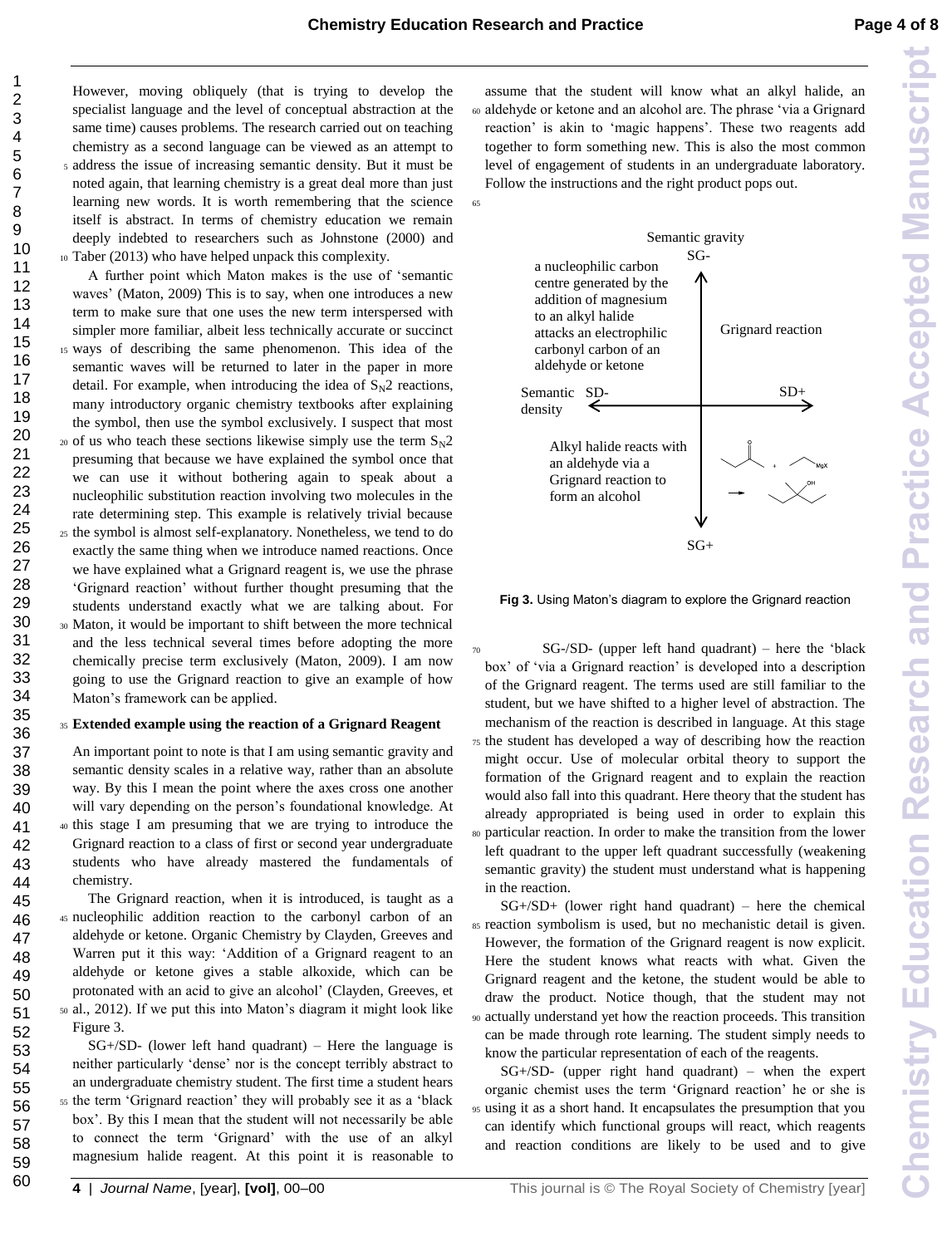information about the product. Furthermore, the student should be able to accurately draw out a likely mechanism for the reaction.

### **How does this impact teaching?**

Too often those teaching organic chemistry fall into the habit of <sup>5</sup> using the terms and presuming that students understand the full scope of what we are saying. So when we say 'Grignard reaction' we are intending to mean everything implied in the upper right hand quadrant, where the majority of students may still be slightly mystified by the 'black box' of the lower left hand <sup>10</sup> quadrant perhaps not even connecting the phrase that I persistently pronounce as 'grinyard' – to the word that they see in their textbooks!

Here, being a little bit more conscious of the development we are seeking can be helpful. We are trying to help students <sup>15</sup> transition from the lower left hand quadrant where chemistry is a mysterious 'black box' to the upper right hand quadrant where the student is both able to use the appropriate language and symbolism and understands what is happening in the chemical reaction. Returning now to Maton's idea of semantic waves <sup>20</sup> (Maton, 2009).

#### **Enabling the increase of semantic density**

The variation in semantic density can usefully be imagined to be a longitudinal wave (like a sound wave). Here the regions of compression represent periods of time where the correct chemical <sup>25</sup> term is useful exclusively, and the regions of rarefaction represent periods of time where the chemical terms is elaborated upon using more familiar vocabulary. As time goes by the periods of compression can increase in length relative to the periods of rarefaction. In the case of a named chemical reaction, ensuring <sup>30</sup> that one does return to a fuller description of the reaction taking place rather than presuming that the students have assimilated the shorthand of the name is important. For example, using the longer description of a nucleophilic carbon centre generated by the addition of magnesium to an alkyl halide precipitating an addition <sup>35</sup> reaction at an electrophilic carbonyl carbon of an aldehyde or ketone interspersed with the use of the term 'Grignard reaction' effectively transitions between lower and higher semantic density. (This transition is represented by the upper left and upper right hand quadrants in the figure 3). Again I note that this <sup>40</sup> lowering of the semantic density does not take it all the way down to 'everyday language' but it is considerably more accessible to the average first or second year chemistry student who has appropriated the terms nucleophile and electrophile and can accurately draw the general structure of an aldehyde, ketone <sup>45</sup> and alkyl halide.

#### **Enabling the decrease in semantic gravity**

Here the transition is from lower abstraction to higher abstraction. In chemical terms in this case this means identifying the <sup>50</sup> nucleophile and the electrophile and being to see which two centres are involved in the reaction. (Note: we are not talking about being able to draw the mechanism here)

A second way to ensure that the semantic gravity is being weakened is by showing the reaction (as exemplified in the lower <sup>55</sup> right hand quadrant). If one is teaching with powerpoint, or some equivalent it is easy enough to show the reaction when you refer to the name.

The semantic gravity 'wave' refers to lowering the level of abstraction and then raising the level of abstraction again. Here <sup>60</sup> the image of a sinusoidal wave may be most helpful. Perhaps the

- most obvious way of lowering abstraction is the use of practicals. In this case it would to use a practical session to make a Grignard reagent and then to perform a Grignard reaction. However, for the practical to be effective in the appropriation of the concept, post-
- <sup>65</sup> practical questions interrogating what has been done and why is important in helping the student to fully grasp what is happening on a molecular level in the flask.

#### **Semantic Waves**

- <sup>70</sup> For Maton, one of the major factors which distinguishes a novice from an expert is whether they reside primarily in the lower left hand quadrant or the upper right hand quadrant (Maton, 2014). As educators, we are trying to help students make that transition towards the upper right hand quadrant, and to stretch them further
- <sup>75</sup> into the upper right hand sector of the upper right hand quadrant. But in order to help students do that, we need to keep dipping back consciously both to the left and down, so that students can begin to form the mental associations required. We also need to consciously reach upwards and to the right in order to help
- <sup>80</sup> students appropriate the correct terms. (See Macnaught, Maton et al., 2013 for an extended description of this idea in the context of biology education.) If we fail to make these transitions we end up in a situation where we are speaking intending all the meaning of the 'Grignard reaction' where the student is not yet even really <sup>85</sup> remembering what is reacting to form which products, nevermind the mechanistic implications.

**Chemistry Education Research and Practice Accepted Manuscript**

hemistry

Education Research and Practice Accepted Manusc

I would suggest that in chemistry, weakening semantic gravity tends to be more challenging than increasing semantic density. Again, using the Grignard example the level of semantic gravity <sup>90</sup> can be tested in two ways. Firstly, requiring the student to describe in words what is happening in a reaction. Secondly, by asking the student to produce the mechanism. Note though, that it is unlikely that the student will grasp the full extent of the intention behind the term 'Grignard reaction' unless the lecturer <sup>95</sup> has move from bottom left quadrant to upper right quadrant via both approaches. That is to say going both via the upper left quadrant and via the lower right quadrant.

In organic chemistry tests and exams we tend to focus on semantic route to the upper right hand quadrant which proceeds <sup>100</sup> via the lower right hand quadrant. Questions tend to favour writing out equations, filling in missing products and at the higher level drawing out mechanisms, all use the route via the lower right hand quadrant. Questions requiring a descriptive answer use the route of the upper left hand quadrant. This means <sup>105</sup> that students are gaining the easier to attain higher semantic density rather than the more difficult to attain weaker semantic gravity. As a result they don't remember the abstract concepts from one year to the next, precisely because they never mastered them.

<sup>110</sup> The use of laboratory practicals can help make this transition. Asking questions such as interrogating the logic behind the adding of the reagents – what is added to which flask and when – will help the students move to greater abstraction (weaker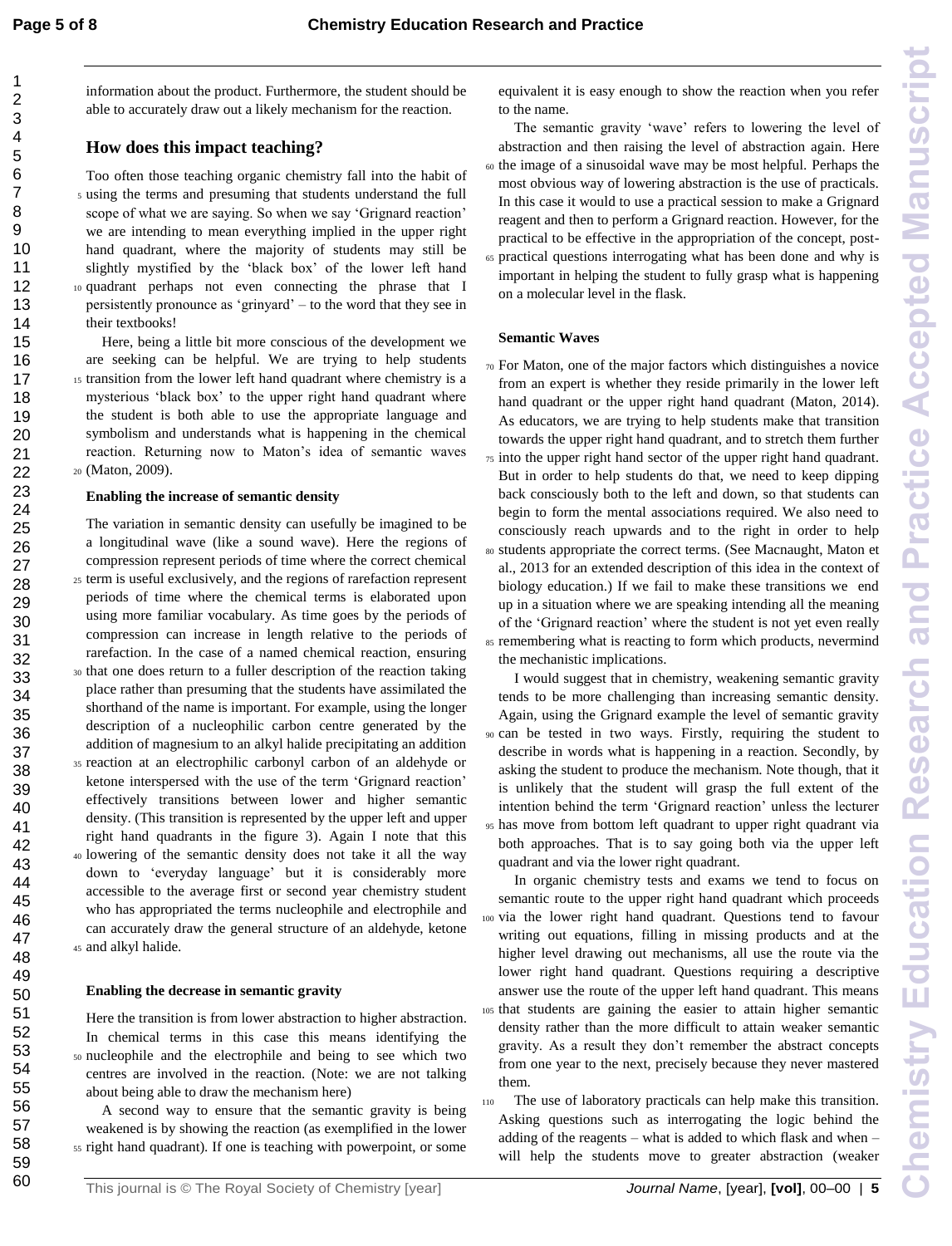semantic gravity). This aids the path via the upper left hand quadrant.

Similarly, occasionally using the simple reaction without requiring mechanistic detail will test whether the foundation of <sup>5</sup> the stronger semantic gravity is present first. Another approach may be to occasionally ask simple questions in class such as what reacts to give what products in a Grignard reaction will allow for the shift to greater semantic density (the approach via the lower right hand quadrant). To the expert organic chemist <sup>10</sup> these approaches may seem trivial or unnecessarily laborious, but they may well help students to begin the transition into the real assimilation of the abstract i.e. weakening the semantic gravity.

In Maton's description of sematic waves, he uses the poles of 'real world example' and abstract concept (Maton, 2011). When <sup>15</sup> applying semantic waves to chemistry, we must acknowledge that we are already working at a relatively high level of abstraction. This is partly the hierarchical or vertical nature of the knowledge structure of chemistry. In a horizontal knowledge structure a well-chosen real world example may be used to illustrate the bulk <sup>20</sup> of the abstract concept in a fairly linear, albeit complex, manner. In a vertical knowledge structure, it isn't quite so simple. A single high level abstract concept may require the incorporation of several different strands of knowledge. For example, understanding reaction mechanisms in organic chemistry requires <sup>25</sup> a level of familiarity with the Periodic Table, with bonding, with hybridization, molecular orbital theory etc. etc. So when we consider the idea of semantic waves in chemistry, we need to consider the temporal wave as well. How does this section of chemistry which I am currently teaching connect with what has <sup>30</sup> gone before, and what is it building towards? As such, it may be worthwhile to revisit the ideas that have gone before in the light of the new theory, and point towards the theory which will follow.

An example of this temporal wave is the way in which I teach <sup>35</sup> the theory of hybridization. In the South African system where I teach first year chemistry, I have the advantage that students have not encountered hybridization at high school but they have encountered some very basic organic chemistry. So they know that ethene is significantly more reactive than ethane. When 40 discussing sp,  $sp^2$  and  $sp^3$  hybridization I show them the ubiquitous diagrams of these compounds showing the different orbitals involved in bonding. I can then refer back to the reactivity of ethene whilst I have a representation of the hybrid orbitals which shows the sigma and pi bonds and I can relate the <sup>45</sup> highly abstract theory that they are learning back to something that is both a little more concrete and a little more familiar. At the same time I begin to sow the seeds for the ideas of chemical attack by electron poor or electron rich species. I won't use the terms electrophile and nucleophile until we get to mechanism in <sup>50</sup> organic chemistry, but already they have begun to see that there is a connection between chemical reactivity and chemical structure.

#### **Reflections on using LCT in teaching chemistry**

Any person teaching any subject at any level will know that there <sup>55</sup> is usually something of a gap between an idealised presentation of a theory and the real-world application. The use of the semantic code of Legitimation Code Theory is no different. There are three key areas where I find these ideas useful. Firstly, in the

presentation of new concepts: the awareness of the importance of <sup>60</sup> spending some time in all four quadrants, and actively and explicitly transitioning between them seems to have enhanced my teaching. I think before I began to conceptualise my lectures in this way I was good at transitioning between the lower left and upper left quadrant and the lower left and lower right quadrants, <sup>65</sup> but I presumed that the students were making the transition to the

upper right quadrant as a result. This presumption cannot be defended when I am faced with the exams scripts.

Secondly, and possibly more importantly, the idea of the semantic wave has changed the way I teach to a certain extent. In <sup>70</sup> that I am much more conscious of intentionally moving between the higher and lower semantic density, and weaker and stronger semantic gravity. I am still 'finding my rhythm' with this. It can feel a little forced and even a little patronising, but I suspect that the students don't experience this. It should also be noted here, <sup>75</sup> that this more conscious transition between different levels of

semantic gravity and semantic density does not necessarily require a slower pace. Rather it requires a rewording, or the introduction of different kinds of representation, all of which help the student of any calibre to appropriate the material more <sup>80</sup> efficiently.

Thirdly, the setting of exams which utilise all four quadrants. I find it easier to set questions which transition between lower and higher semantic density. These questions also tend to be easier and quicker to mark. Setting questions which transition between <sup>85</sup> weaker and stronger semantic gravity are harder for me to create. They also take longer to mark.

It is the last point that I am finding most challenging and most crucial. It is well established that the form of the assessment has a significant influence on the way in which students learn. One of

<sup>90</sup> the ways in which I am trying to train myself to analyse exams more efficiently is to practice using this framework on papers which I have agreed to moderate. At this stage I am still using this for my own learning, but I hope that in time, this framework will be used to inform both my own practice, and the practice of <sup>95</sup> those who have asked me to moderate their courses.

# **Conclusions**

Chemistry is an abstract subject and many students struggle to understand chemistry. I have found that using the ideas of <sup>100</sup> semantic gravity and semantic density which form part of Legitimation Code Theory provides a useful framework within which I can critically engage with my own teaching practice. This also spills over into observing practices in the research environment. It is common practice in many organic synthesis <sup>105</sup> research groups to do 'problems' as part of their regular group meetings. In such cases the participants are either given a set of reagents and reaction conditions and are asked to predict the product. Or are given the starting material and product and are asked to give plausible reaction conditions. This process is one of <sup>110</sup> ensuring that organic chemists in training are continually stretching their capacity to go from the lower left hand quadrant to the upper right hand quadrant. Nonetheless, it may be useful to expand the process from simply arrow pushing to the answer, to get the research student to talk their way through the problem too. 115 The point here is simply that from a pedagogical point of view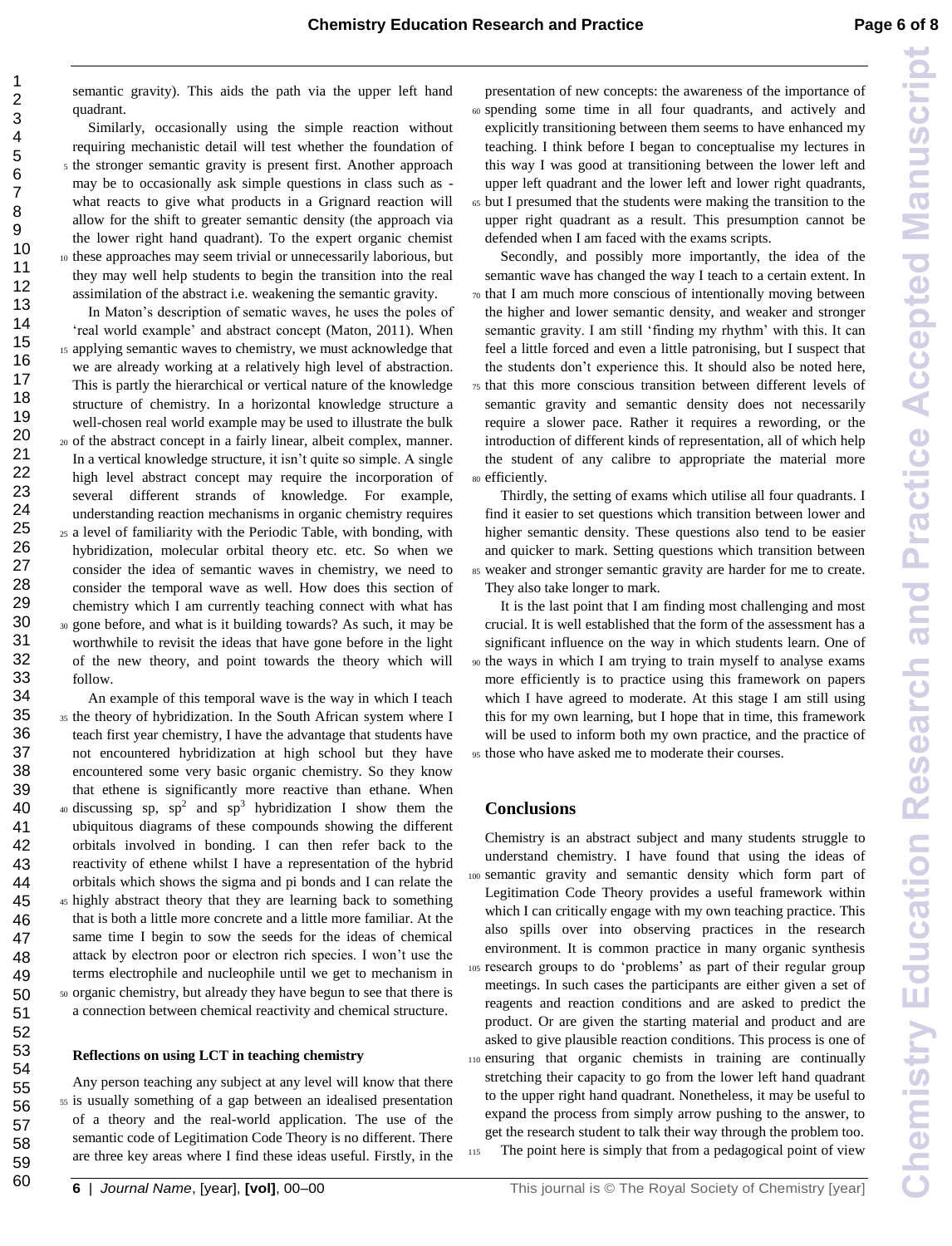I have found it enormously useful to be a little more conscious of the ideas of semantic density and semantic gravity. I have found it useful to consider the number of concepts a student must have assimilated in order to fully understand the concept I am trying to <sup>5</sup> explain. It has meant that when introducing a new idea I present the new vocabulary and symbols and then drop down to the level that I imagine that the weaker third of the class is operating from. I then use the appropriate chemical terms again, and then introduce visual aids. The purpose here is to consciously move <sup>10</sup> from higher semantic density to lower semantic density and back again, and subsequently from weaker semantic gravity to stronger semantic gravity and back again. This process is iterated several times as different examples are discussed.

Perhaps one of the reasons why chemistry is such a <sup>15</sup> challenging subject for so many students is that study of the subject rarely moves out of the upper right hand quadrant on the semantic graph. We can move from more abstract to less abstract, but frequently the appeal to real world examples is more confusing than helpful. Likewise, we can move from dense <sup>20</sup> symbols to more explicit chemical language, but again we rarely stray into the usage of ordinary words or the ordinary usage to English words for that matter.

I have found the ideas of semantic density and semantic gravity enormously useful in my teaching. It has made me far <sup>25</sup> more conscious of the kinds of complexity which different sections of chemistry require. It has helped the pacing of my teaching, by separating out these different factors and by considering the extent of the leap required by the students at any particular stage. I am also more able to understand where their <sup>30</sup> confusion lies, and to address the specific problem they are facing. I have also been able to apply this model to all aspects of a general chemistry course. The challenge which remains is the development of my assessment in order to properly access the difference between gain in complexity and gain in abstraction.

Ultimately, I believe this is a framework which can be used to enhance good teaching in order to facilitate better learning. In my opinion, many of us do a good job of facilitating increased semantic density in our students. The weakening of semantic gravity is more challenging. I hope that this framework will allow

- <sup>40</sup> us a way to begin to monitor the gains we might be making in both areas. It remains to be seen whether this framework will be useful across the entire spectrum of chemistry education, but to date, I have used it to good effect in teaching both a general introductory chemistry course and an organic chemistry course.
- <sup>45</sup> As the framework is independent of the knowledge area, I would expect that it could be used ubiquitously.

# **Acknowledgements**

I would like to acknowledge Prof Trevor Gaunt and Ms Renée Smit of the University of Cape Town for comments on an early <sup>50</sup> draft of this paper. I would also like to thank Prof Cecilia Jacobs of Stellenbosch University for her comments. Finally, I would like to thank the two reviewers of this paper for their helpful suggestions.

# **Notes and references**

- *a* <sup>55</sup> *Department of Chemistry and Polymer Science, Private Bag X1, Matieland, South Africa. Fax: +27-21-808-3360; Tel: +27-21-808-3353; E-mail: mblackie@sun.ac.za*
- Bernstein B. and Solomon J., (1999,. Pedagogy, Identity and the <sup>60</sup> Construction of a Theory of Symbolic Control': Basil Bernstein
- Questioned by Joseph Solomon, Brit. J. Sociol. Educ., 20 (2), 265-279. Chomsky N., (2000), New Horizons in the study of language and mind. Cambridge, Cambridge University Press.

Clayden J., Greeves N. and Warren S., (2012), Organic Chemistry. <sup>65</sup> Oxford, Oxford University Press.

- Georgiou H., Maton K. and Sharma M., (2014), Recovering knowledge for science education research: Exploring the 'Icarus effect' in student work, Can. J. Sci. Math. Tech. Educ., in press.
- Grove N. P., Hershberger J. W. and Bretz S. L., (2008), Impact of a spiral <sup>70</sup> organic curriculum on student attrition and learning, Chem. Educ. Res.
- Pract., 9 (2), 157-162.
- Johnstone A. H., (1982), Macro- and micro-chemistry, School Science Review, 64, 377-379.
- Johnstone A. H., (2000), Teaching of chemistry: Logical or <sup>75</sup> psychological. Chem. Educ. Res. Pract., 1 (1), 9-15.
- Kilpert L. and Shay S., (2013), Kindling fires: examining the potential for cumulative learning in a Journalism curriculum, Teaching in Higher Education, 18 (1), 40-52.

Lavoisier A. L., (1790), Elements of Chemistry, in a New Systematic

<sup>80</sup> Order: Containing All the Modern Discoveries, Courier Dover Publications.

Macken-Horarik M. (2011), Building a knowledge structure for English: Reflections on the challenges of coherence, cumulative learning, portability and face validity, Aust. J. Educ., 55 (3), 197-213.

- <sup>85</sup> Macnaught L., Maton K., Martin J. R. and Matruglio E., (2013), Jointly constructing semantic waves: Implications for teacher training. Linguistics and Education, 24, 50-63.
- Maton K., (2009), Cumulative and segmented learning: exploring the role of curriculum structures in knowledge-building." Brit. J. Sociol. Educ., 30 <sup>90</sup> (1), 43-57.

Maton K., (2011), Theories and things: The semantics of discipinarity in Disciplinarity: Functional linguistic and sociological perspectives. Christie F. and Maton K., London, Continuum**,** pp 62-84.

- Maton K., (2014), Knowledge & knowers: towards a realist sociology of <sup>95</sup> education, Routledge, London and New York.
- Matruglio, E., Maton K. and Martin J. R. (2013), Time travel: The role of temporality in enabling semantic waves in secondary school teaching. Linguistics and Education, 24, 38-49.
- McNamara, M. S., (2010), What lies beneath? The underlying principles <sup>100</sup> structuring the field of academic nursing in Ireland, J. Prof. Nurs., 26 (6), 377-384.

Reingold, I. D., (2005), Chemistry as a Second Language, in Bookend Seminar, (Vol 69).

Ryan, B. J., (2013), Line up, line up: using technology to align and <sup>105</sup> enhance peer learning and assessment in a student centred foundation

organic chemistry module., Chem. Educ. Res. Pract., 14 (3), 229-238. Song, Y. and Carheden S., (2014), Dual meaning vocabulary (DMV) words in learning chemistry. Chem. Educ. Res. Pract., 15 (2), 128-141.

Taber, K. S., (2001), Building the structural concepts of chemistry: Some <sup>110</sup> considerations from educational research. Chem. Educ. Res. Pract.,2 (2), 123-158.